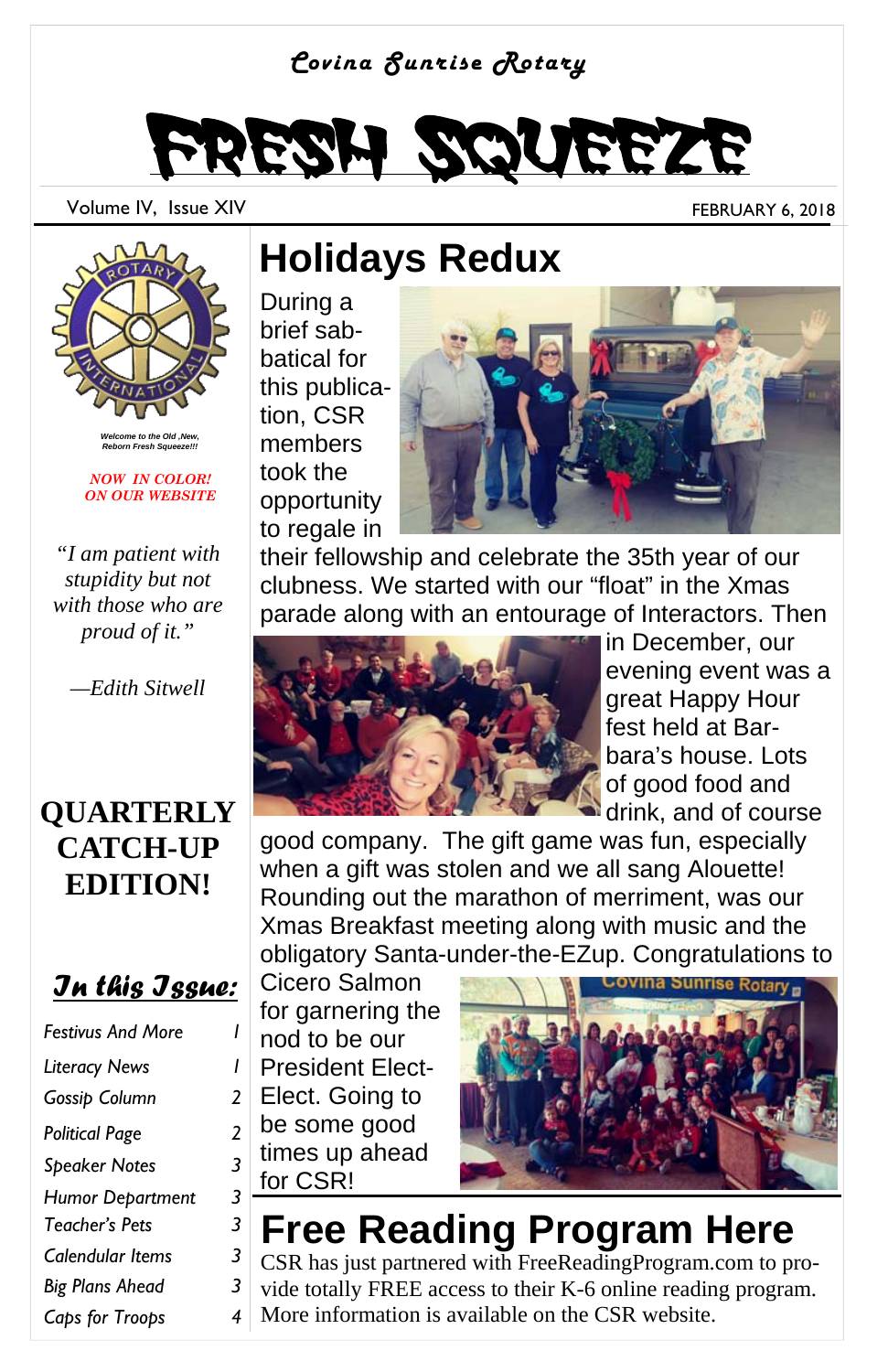PAGE 2 FRESH SQUEEZE VOLUME IV, ISSUE XIV

## **Mme. President's Brief Babblings**

Happy New Year! I'm so proud of our accomplishments as a Rotary club in 2017! We provided service and support in our community and internationally and had fun doing it! We also made a conscious effort to engage all club mem-



bers whether thru service projects, weekly meetings or club social events and were very successful in that too. Looking forward to continuing the momentum in 2018!

My term as Club President is more than half over. I can't believe how fast time has gone and I have to admit, I'm a little sad that it's coming to an end in just 5 short months. We still have lots more to do before July 1! I am counting on your continued support and participation as we gear up for Country Fair 2018, host our  $6<sup>th</sup>$  annual Chili Cook off, plan another Rotary Social or two.

Let's continue to *Make a Rotary Difference* together! Love, your proud President…. — *Shannon*

## **Top Rotary Brass Impressed with CSR**

On December 5, 2017, we hosted District Governor Raghada Khoury at our annual DG visit. The breakfast meeting was held at Brew and Meatball Co. Thank you all for the great attendance, it

was a packed house.

What a proud day as we were able to share with her all that we have done and have planned as a club!

She was impressed with our accomplishments and encouraged us to keep Making a Rotary Difference!

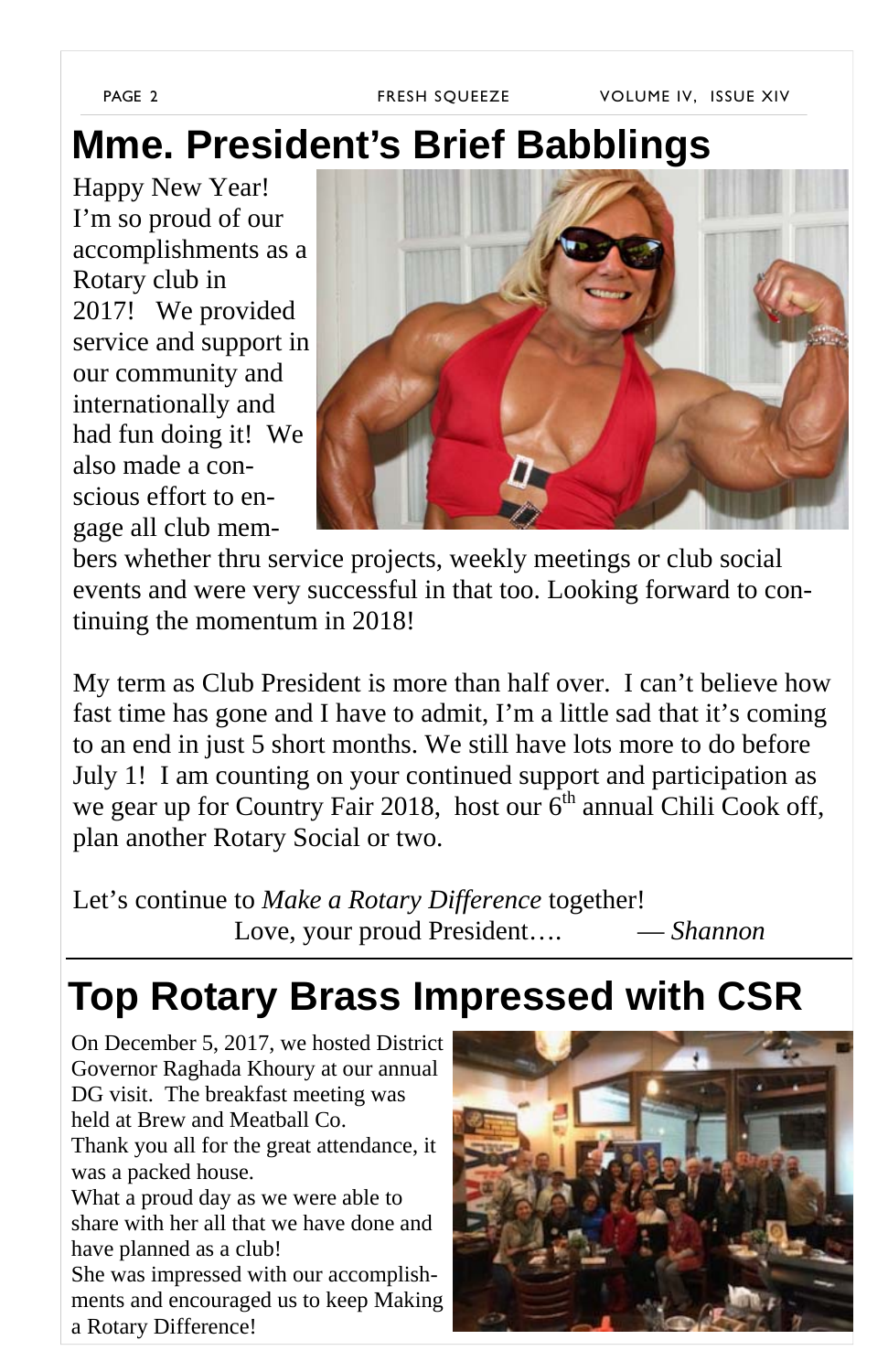# **Speaking About That…**

**TODAY:** Tony Salerno of Forever Kids, "A Case For Character" *The Line Up:*

02/13: Chief John Curley, Covina Police Dept. 02/20: Dora Gomez, The President Project 02/27: Susan Ste.Clair, speaking about music education (includes performance) 03/06: International Project in Peru

## **Questionable Joke of the Quarter**

In Spain, there is a tradition after a bullfight to serve the mayor the bull's testicles. One day after a fight, the mayor asks the waiter: "Funny, why are they so small today?" The waiter replied: "Today, sir, the bull won."

# **Perfect Attendance List Revealed**

XO Dennis has once again proclaimed the names of CSR's most devoted attendees for the first half of this year (congrats to all). And the winners are: **Robert Avila, Diane Bonner, Barbara Brusca, Sal Chatfield, Don Crouse, Dennis Duncan, John Espinoza, George Fuller, Marcia Fuller, Leslie Gonzalez, Shannon Hidalgo, Bill Higley, Bill Hubbert, Galen Metz, Henry Morgan, Manny Perez, Jon Pomeroy, Pam Pomeroy, Judy Starns, and Terry Wysocki.** 



02/05-08 and 02/12-15 — OSC doing kids @ Kmart 02/10 — Pomeroy's Station Open House @Rayne 4-8pm 02/18 — Annual Chili Cook-Off @ Casa Moreno 2-5pm 03/20 — Shannon & Leslie— Head Over Heels @7:15am 04/03 — Annual Police, Fire, Citizen of the Year Awards—7am 05/19 — Country Fair @ Hurst Ranch 6-10pm **Calendar Of Coming Events**

# **Back-To-Back Fun In February**



Now that the groundhog has seen his shadow, we can plan on spending some of the next six weeks of winter at two great CSR events: our Annual Chili Cook-off (02/18) and the reprise of the Pomeroy's Station Open House (02/10). The cook-off will be at Casa Moreno this year and will continue its offerings of fine cuisine. The 2nd Pomeroy's Station event is a real treat and will reveal new items at the amazing display - And it's FREE!